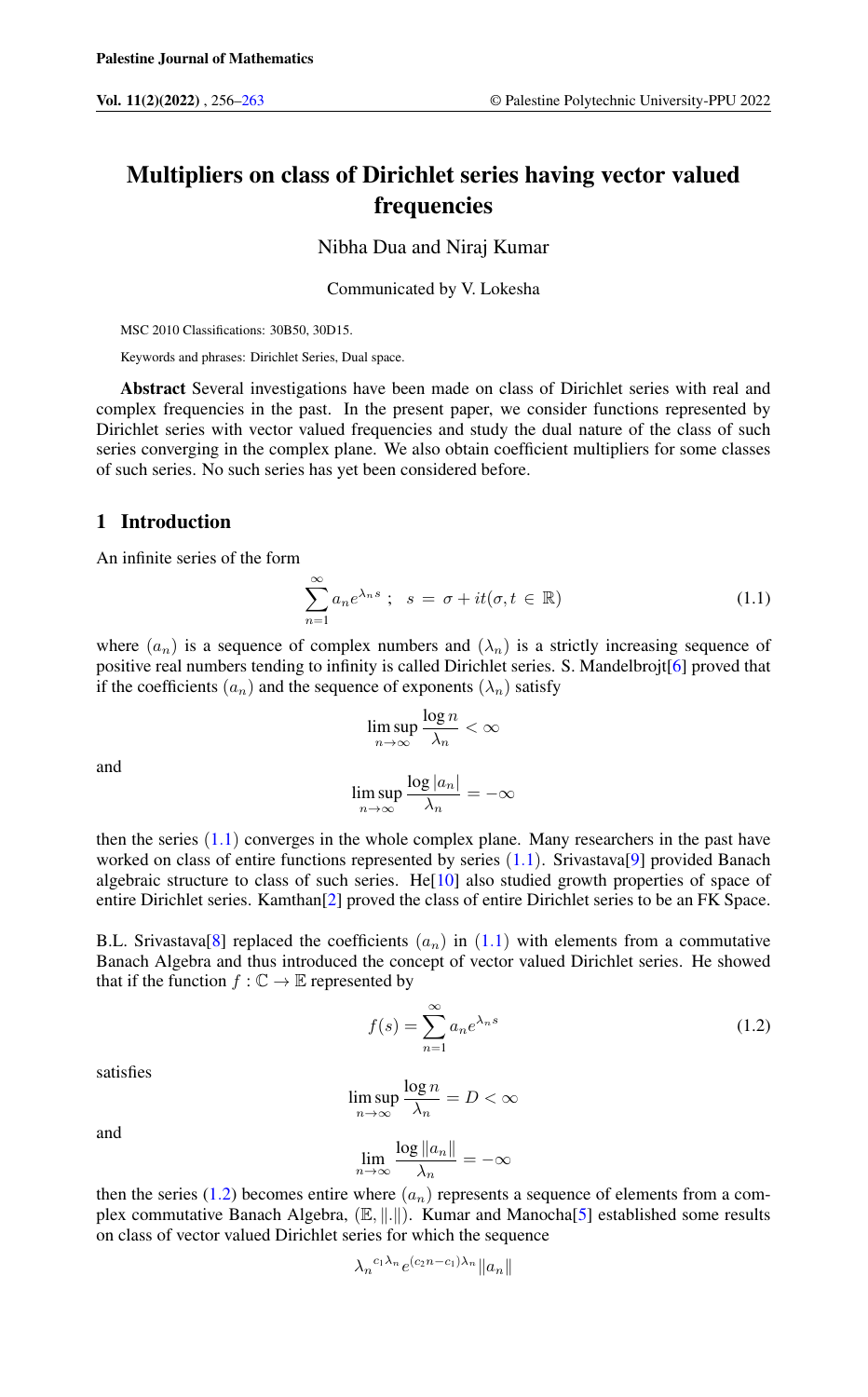is bounded where  $c_1, c_2 \ge 0$  and  $c_1, c_2$  are simultaneously not zero. Akanksha and Srivastava[\[1\]](#page-6-4) studied the dual space of a sequence space which depends upon the order of an entire function represented by vector valued Dirichlet series and also obtained coefficient multipliers for some classes of such series.

Khoi in [\[3\]](#page-6-5) considered Dirichlet series with complex coefficients and complex sequence of exponents. He showed that if the conditions

$$
\limsup_{n \to \infty} \frac{\log n}{|\lambda_n|} = D < \infty
$$

and

$$
\lim_{n \to \infty} \frac{\log |a_n|}{|\lambda_n|} = -\infty
$$

hold then the series

$$
f(s) = \sum_{n=1}^{\infty} a_n e^{\lambda_n s}
$$

becomes entire. Here  $(a_n)$  denotes a sequence of complex coefficients and  $(\lambda_n)$  denotes the complex sequence of exponents satisfying  $\lim_{n\to\infty} |\lambda_n| = \infty$ . He in the same paper studied the concept of duality and obtained the coefficient multipliers for some classes of such series. Kumar and Manocha[\[4\]](#page-6-6) studied several properties on class of entire functions defined by multiple Dirichlet series with complex frequencies.

Through this paper, we make a breakthrough in the direction of Dirichlet Series with vector valued frequencies. No such series has yet been considered before. Consider  $f : \mathbb{C} \to \mathbb{E}$  defined by

<span id="page-1-0"></span>
$$
f(s) = \sum_{n=1}^{\infty} a_n e^{\lambda_n s} \; ; s = \sigma + it(\sigma, t \in \mathbb{R}) \tag{1.3}
$$

where  $a_n$  is the sequence of complex numbers and  $\lambda_n$ 's are the elements of a commutative complex Banach Algebra, say  $(\mathbb{E},\Vert .\Vert)$  having w as an identity element with  $\Vert w \Vert = 1$ . Let  $\lim_{n\to\infty}$   $\|\lambda_n\| = \infty$ .

Alvaro H. Salas<sup>[\[7\]](#page-7-3)</sup> defined an exponential function from  $E$  to  $E$  as

$$
exp(x) = \sum_{n=1}^{\infty} \frac{x^n}{n!}
$$
  
=  $w + x + \frac{x^2}{2!} + \frac{x^3}{3!} + ...$ 

where w denotes an identity element of E. Clearly  $||e^x|| \le e^{||x||}$  for every  $x \in \mathbb{E}$ .

<span id="page-1-2"></span>**Theorem 1.1.** If the coefficient  $a_n$ 's and the sequence of exponents  $\lambda_n$  in the series represented *by* ([1](#page-1-0).3) *satisfy*

$$
\limsup_{n \to \infty} \frac{n}{\|\lambda_n\|} < \infty \tag{1.4}
$$

<span id="page-1-1"></span>*and*

$$
\limsup_{n \to \infty} \frac{\log |a_n|}{\|\lambda_n\|} = -\infty \tag{1.5}
$$

*then the series (1.[3](#page-1-0)) converges absolutely for all s*  $\in \mathbb{C}$ *.*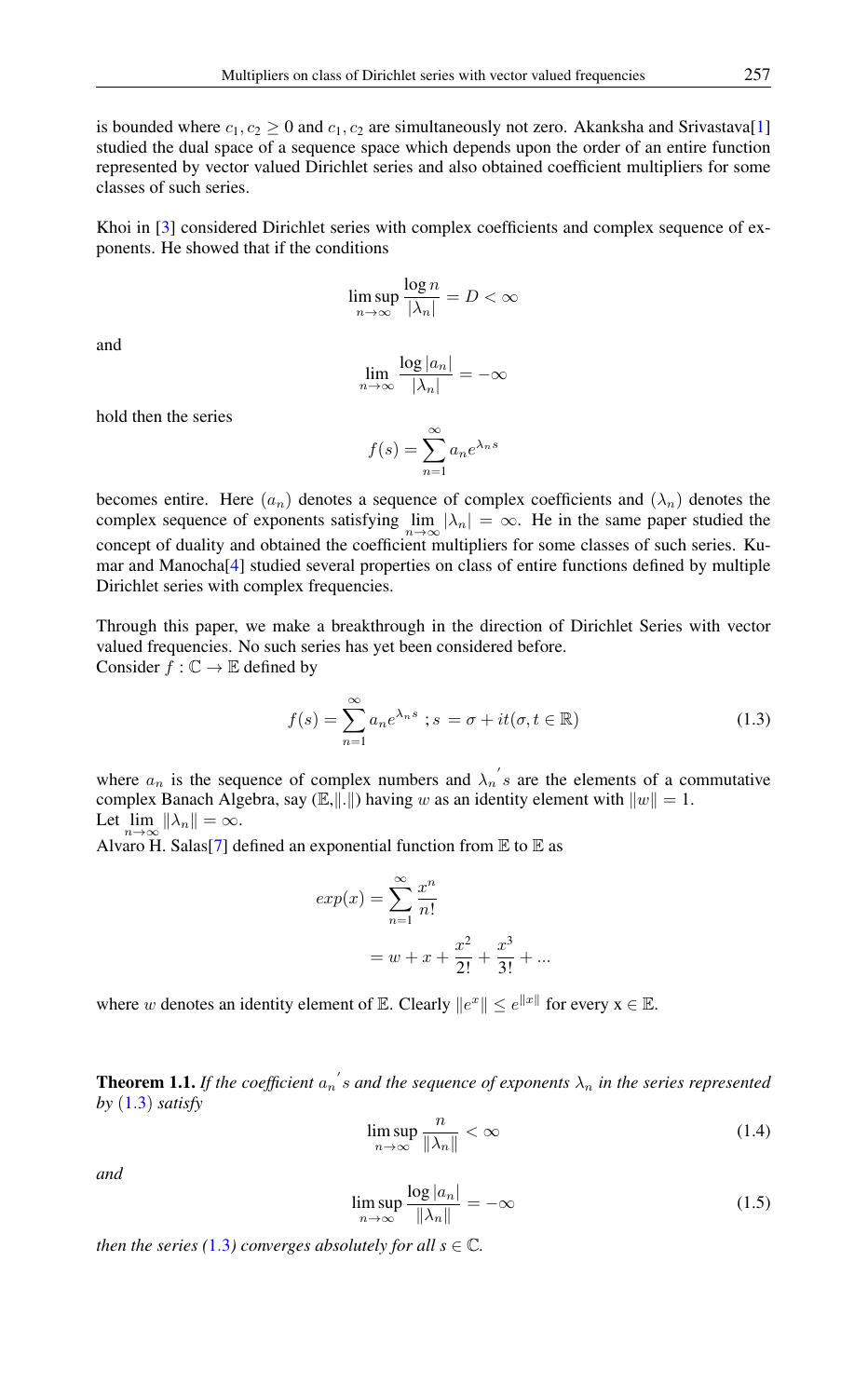*Proof.* Take an arbitrary element  $s \in \mathbb{C}$  and let  $|s| = R$ . Then for large 'n' and for  $M > R$ , we have

$$
\log|a_n| < -M \|\lambda_n\| \ (from \ (1.5))
$$

Now

$$
||a_n e^{\lambda_n s}|| = |a_n| ||e^{\lambda_n s}||
$$
  
\n
$$
\leq |a_n| e^{||\lambda_n s||}
$$
  
\n
$$
= |a_n| e^{|s| ||\lambda_n||}
$$
  
\n
$$
< e^{-(M-R) ||\lambda_n||}
$$

Since the sequence  $(\lambda_n)$  satisfies condition ([1](#page-1-2).4), the series  $\sum_{n=0}^{\infty} e^{-a||\lambda_n||}$  converges for all  $a > 0$ . Thus the series ([1](#page-1-0).3) converges absolutely for all  $s \in \mathbb{C}$  and hence the theorem.

 $\Box$ 

In connection with the Theorem 1.1, given a vector valued sequence  $(\lambda_n)$  of elements in E, we associate to it the following sequence space

$$
\mathbb{M} = \{(a_n) : \lim_{n \to \infty} |a_n|^{\frac{1}{\|\lambda_n\|}} = 0\}
$$

That is, elements of the class M are entire functions represented by Dirichlet series with vector valued frequencies.

In the present paper, we try to study the dual nature of the space M of entire Dirichlet series with vector valued frequencies and also try to obtain the coefficient multipliers for some classes of such series.

Following are some definitions used in the sequel.

**Definition 1.2.** Let X and Y be two sequence spaces. Then a sequence  $(r_n)$  is said to be a multiplier from space X to Y if for all  $(x_n)$  in X,  $(r_n x_n) \in Y$  and the space of such multipliers from X to Y is denoted by  $(X, Y)$ .

**Definition 1.3.** The Köthe dual of the sequence space X is basically  $(X, l<sup>1</sup>)$  i.e the space of all multipliers from space X to the sequence space  $l^1$ . The Köthe dual of the space M is denoted by  $\mathbb{M}^{\alpha}$ , i.e.

$$
\mathbb{M}^{\alpha} = \{(u_n) \subseteq \mathbb{C} : \sum_{n=1}^{\infty} |a_n u_n| < \infty \ \forall \ (a_n) \in \mathbb{M}\}\
$$

We define a sequence space  $\mathbb{M}^{\beta}$  by

$$
\mathbb{M}^{\beta} = \{(u_n) \subseteq \mathbb{C} : \sum_{n=1}^{\infty} a_n u_n < \infty \ \forall \ (a_n) \in \mathbb{M}\}\
$$

## 2 Main Results

**Theorem 2.1.**  $(u_n) \in \mathbb{M}^{\beta}$  *if and only if* 

<span id="page-2-0"></span>
$$
\limsup_{n \to \infty} |u_n|^{\frac{1}{\|\lambda_n\|}} < \infty \tag{2.1}
$$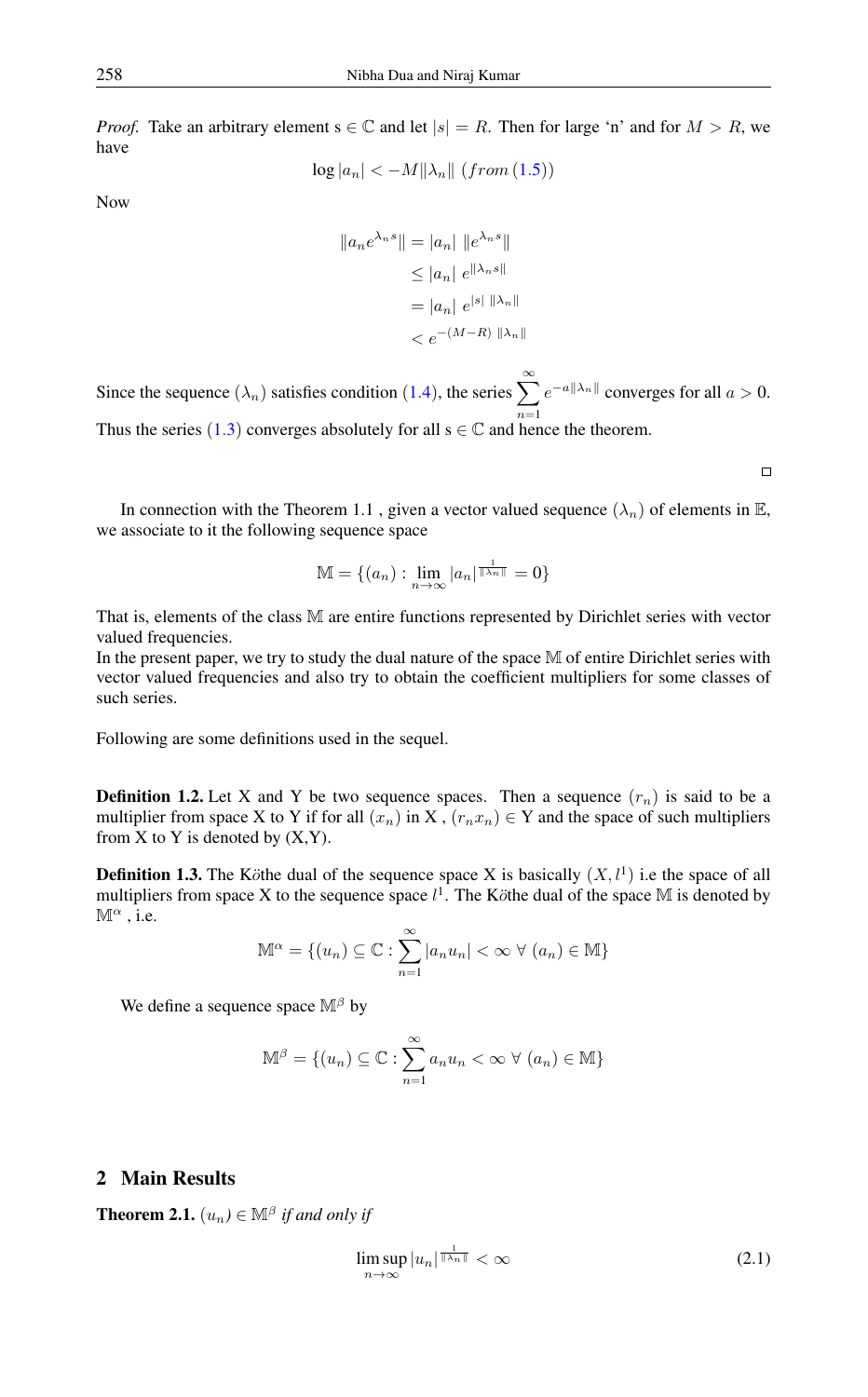*Proof.* Let  $(u_n) \in M^{\beta}$ . We consider

$$
\limsup_{n\to\infty} |u_n|^{\frac{1}{\|\lambda_n\|}} = \infty
$$

then there exists an increasing sequence  $(n_k)$ ,  $k = 1, 2, ...$  of positive integers such that

$$
\lim_{k \to \infty} |u_{n_k}|^{\frac{1}{\|\lambda_{n_k}\|}} = \infty
$$

A sequence  $(a_n)$  is defined as  $\frac{1}{|u_n|}$  when  $n = n_k(k = 1, 2...)$  and 0 otherwise.

Then

$$
\limsup_{n \to \infty} |a_n|^{\frac{1}{\|\lambda_n\|}} = \lim_{k \to \infty} |a_{n_k}|^{\frac{1}{\|\lambda_{n_k}\|}}
$$

$$
= \lim_{k \to \infty} \frac{1}{|u_{n_k}|^{\frac{1}{\|\lambda_{n_k}\|}}}
$$

$$
= 0
$$

Hence  $(a_n) \in \mathbb{M}$ .

However  $|a_{n_k} u_{n_k}| = 1$  for every  $k = 1, 2, ...$  hence  $\sum_{n=1}^{\infty}$  $n=1$  $a_nu_n$  is not convergent leading to the contradiction that  $(u_n) \in \mathbb{M}^{\beta}$ . Hence (2.[1\)](#page-2-0) holds.

Conversely let [\(2](#page-2-0).1) holds.

Then there exists a constant L such that whenever  $n \geq n_1$ 

 $|u_n| \leq L^{\|\lambda_n\|}$ 

Let  $(v_n)$  be some arbitrary sequence in M. Then for some  $0 < \epsilon < 1/L$ , there exists some  $n_2$ such that

$$
|v_n| \le \epsilon^{\|\lambda_n\|} \ \forall \ n \ge n_2
$$

For  $N \geq max(n_1, n_2)$  we have

$$
\sum_{n=1}^{\infty} |v_n u_n| = \sum_{n=1}^{N-1} |v_n| |u_n| + \sum_{n=N}^{\infty} |v_n| |u_n|
$$
  

$$
\leq \sum_{n=1}^{N-1} |v_n| |u_n| + \sum_{n=N}^{\infty} (L\epsilon)^{||\lambda_n||}
$$

On account of (1.[4](#page-1-2)), the series  $\sum_{n=1}^{\infty}$  $r^{\|\lambda_n\|} < \infty$  for all  $r \in (0,1)$ . Thus the series on the right  $n=1$ side of above inequality is convergent. Hence  $(u_n) \in \mathbb{M}^{\alpha} \subset \mathbb{M}^{\beta}$ .  $\Box$ 

**Remark 2.2.** Clearly  $\mathbb{M}^{\alpha} \subset \mathbb{M}^{\beta}$ . Also if a sequence  $(u_n) \in \mathbb{M}^{\beta}$  then from above  $(u_n) \in \mathbb{M}^{\alpha}$ . Hence  $\mathbb{M}^{\alpha} = \mathbb{M}^{\beta}$ .

**Theorem 2.3.** *Space*  $\mathbb{M}$  *is perfect i.e.*  $\mathbb{M}^{\alpha\alpha} = \mathbb{M}$ *.* 

*Proof.* Clearly  $M \subset M^{\alpha\alpha}$ . Let  $(u_n)$  does not belong to M. Then

$$
\limsup_{n\to\infty} |u_n|^{\frac{1}{\|\lambda_n\|}}>0
$$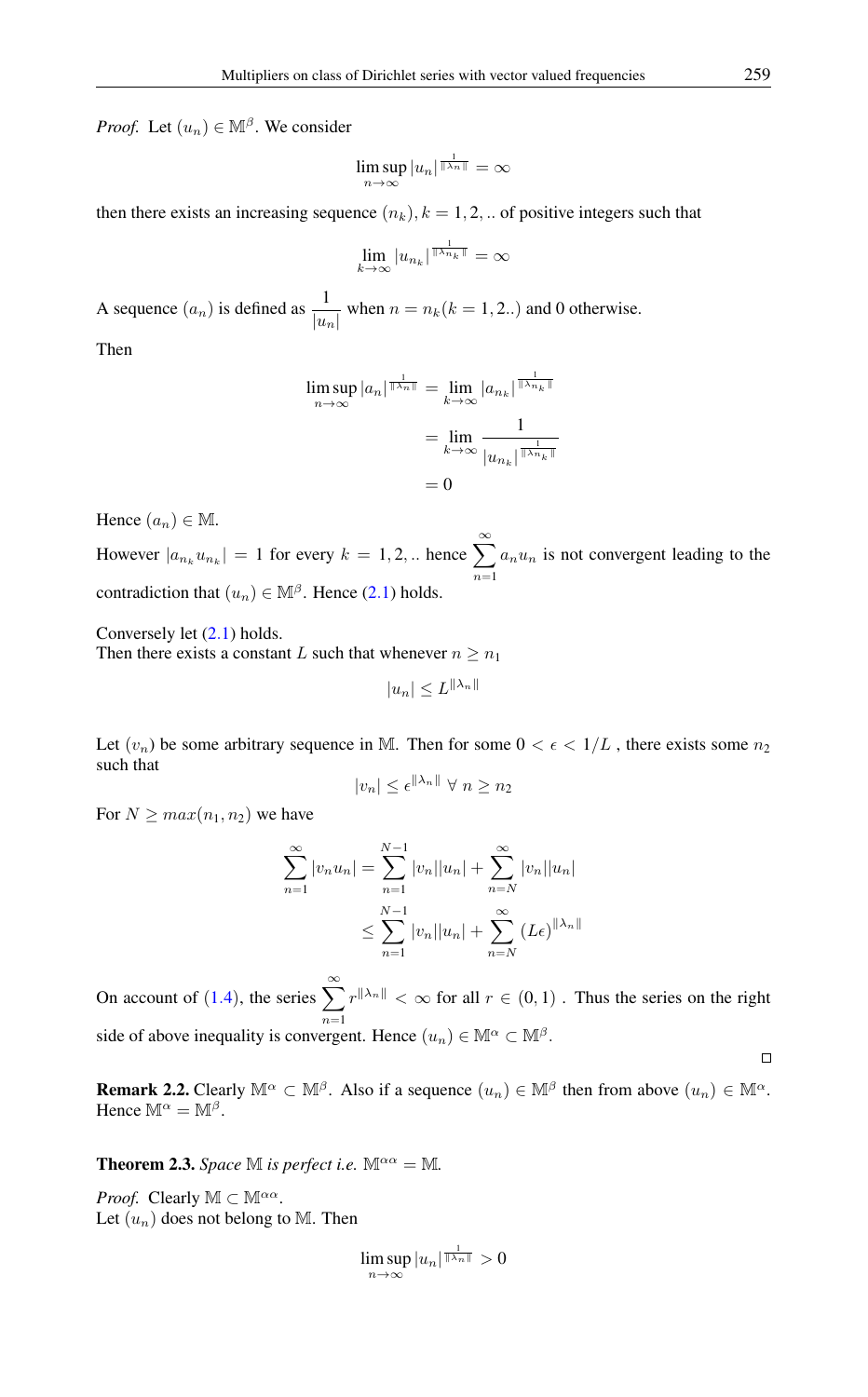Let  $L = \limsup |u_n|^{\frac{1}{\|\lambda_n\|}}$ .  $n\rightarrow\infty$ 

Then there exists an increasing sequence  $\{n_k\}$ ,  $k = 1, 2, \ldots$  of positive integers such that

$$
L = \lim_{k \to \infty} |u_{n_k}|^{\frac{1}{\|\lambda_{n_k}\|}}
$$

A sequence  $(a_n)$  is defined as  $\frac{1}{|u_n|}$  when  $n = n_k(k = 1, 2...)$  and 0 otherwise. Then

$$
\limsup_{n \to \infty} |a_n|^{\frac{1}{\|\lambda_n\|}} = \lim_{k \to \infty} |a_{n_k}|^{\frac{1}{\|\lambda_{n_k}\|}}
$$

$$
= \lim_{k \to \infty} \frac{1}{|u_{n_k}|^{\frac{1}{\|\lambda_{n_k}\|}}}
$$

$$
= \frac{1}{L}
$$

$$
< \infty
$$

Hence from Theorem 1,  $(a_n) \in M^{\alpha}$ . However  $|a_n u_n| = 1$  hence  $\sum_{n=1}^{\infty} |a_n u_n|$  does not converge. Thus  $(u_n)$  does not belong to  $\mathbb{M}^{\alpha\alpha}$ .  $n=1$ Hence the space M is perfect.

**Theorem 2.4.**  $(\mathbb{M}, l^p) = \mathbb{M}^\alpha$  for  $0 < p \leq \infty$ .

*Proof.* Let  $(u_n)$  does not belong to  $\mathbb{M}^{\alpha}$ . Then from Theorem 1,

$$
\limsup_{n\to\infty} |u_n|^{\frac{1}{\|\lambda_n\|}} = \infty
$$

hence there exists an increasing sequence  $(n_k)$ ,  $k = 1, 2, ...$  of positive integers such that

$$
\lim_{k \to \infty} |u_n|^{\frac{1}{\|\lambda_n\|}} = \infty
$$

For  $0 < p < \infty$ , a sequence  $(a_n)$  is defined as  $\frac{1}{|u_n|}$  when  $n = n_k (k = 1, 2, ...)$  and 0 otherwise. Then

$$
\limsup_{n \to \infty} |a_n|^{\frac{1}{\|\lambda_n\|}} = \lim_{k \to \infty} |a_{n_k}|^{\frac{1}{\|\lambda_{n_k}\|}}
$$

$$
= \lim_{k \to \infty} \frac{1}{|u_{n_k}|^{\frac{1}{\|\lambda_{n_k}\|}}}
$$

$$
= 0
$$

Then  $(a_n) \in \mathbb{M}$ . However  $(u_na_n)$  does not belong to  $l^p$  which shows that  $(u_n) \notin (\mathbb{M}, l^p)$ .

For  $p = \infty$  we take  $(a_n)$  as  $\frac{n}{|u_n|}$  when  $n = n_k(k = 1, 2, ...)$  and 0 otherwise. Then

$$
\limsup_{n \to \infty} |a_n|^{\frac{1}{\|\lambda_n\|}} = \lim_{k \to \infty} \frac{n^{\frac{1}{\|\lambda_n\|}}}{|u_n|^{\frac{1}{\|\lambda_n\|}}}
$$

$$
= 0
$$

Then  $(a_n) \in \mathbb{M}$ . However  $(u_na_n)$  does not belong to  $l^{\infty}$  which shows that  $(u_n) \notin (\mathbb{M}, l^p)$ . Thus  $(M, l^p) \subset M^{\alpha}$ .

 $\Box$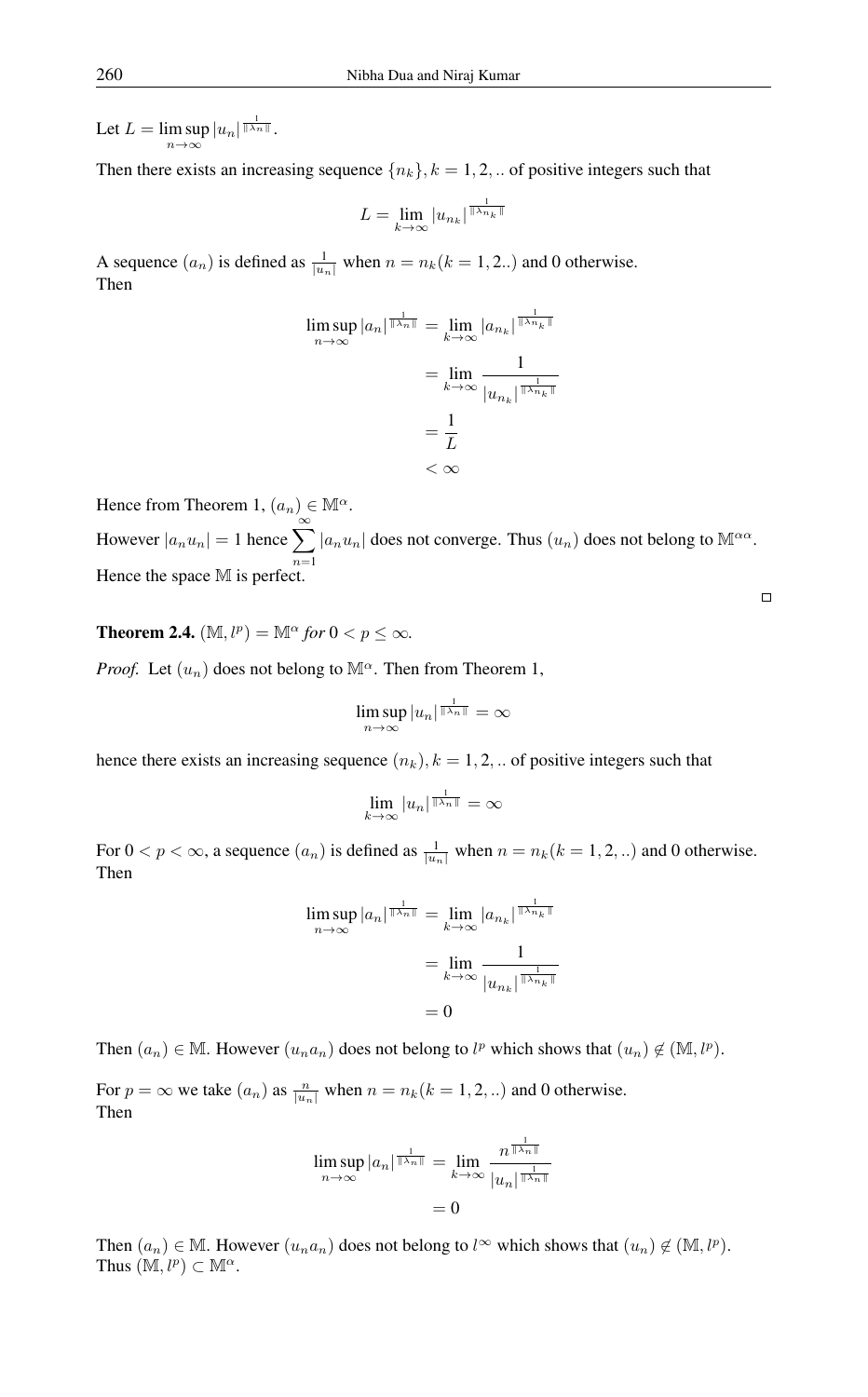Conversely let  $(u_n) \in M^{\alpha}$ . Then there exists some T such that

$$
|u_n| \le T^{\|\lambda_n\|} \text{ for } n \ge n_1
$$

Let  $(a_n) \in \mathbb{M}$ . Then for  $0 < \epsilon < 1/T$ , there exists  $n_2$  such that

$$
|a_n| \le \epsilon^{\|\lambda_n\|} \text{ for } n \ge n_2
$$

Now for  $N \ge \max\{n_1, n_2\}$ , we have

$$
|a_N u_N| \le (T\epsilon)^{\|\lambda_n\|}
$$

If  $0 < p < \infty$ , then

$$
\sum_{n=1}^{\infty} |a_n u_n|^p = \sum_{n=1}^{N-1} |a_n u_n|^p + \sum_{n=N}^{\infty} |a_n u_n|^p
$$
  

$$
\leq \sum_{n=1}^{N-1} |a_n u_n|^p + \sum_{n=1}^{\infty} (\epsilon T)^{p||\lambda_n||}
$$
  
<  $\infty$ 

Thus,  $(a_n u_n) \in l^p$ . Now, for  $p = \infty$ ,  $|a_n u_n| \leq 1$  thus  $(a_n u_n) \in l^{\infty}$ . Hence  $(u_n) \in (\mathbb{M}, l^p)$  for  $0 < p \leq \infty$ .

Thus the theorem.

**Theorem 2.5.**  $(l^p, M) = M$  *for*  $0 < p \le \infty$ *.* 

*Proof.* Let  $(u_n)$  belongs to  $(l^p, M)$  but does not belong to M. Then

$$
\limsup_{n\to\infty} |u_n|^{\frac{1}{\|\lambda_n\|}}>0
$$

Let  $L = \limsup_{n \to \infty} |u_n|^{\frac{1}{\|\lambda_n\|}}$ 

Then for  $0 < 2\epsilon < L$  , we have a subsequence  $(u_{n_k})_k$  such that

$$
|u_{n_k}|^{\frac{1}{\|\lambda_{n_k}\|}} > L - \epsilon \text{ whenever } k \ge 1
$$

<span id="page-5-0"></span>i.e

$$
|u_{n_k}| > (L - \epsilon)^{\|\lambda_{n_k}\|} \text{ whenever } k \ge 1
$$
 (2.2)

For  $0 < p < \infty$ , a sequence  $(v_n)$  is defined as  $\frac{(L - 2\epsilon)^{||\lambda_n||}}{||\lambda_n||}$  $\frac{2c}{|u_n|}$  whenever  $n = n_k(k = 1, 2, ...)$  and 0 elsewhere.

Then

$$
\sum_{n=1}^{\infty} |v_n|^p = \sum_{k=1}^{\infty} |v_{n_k}|^p
$$

$$
= \sum_{k=1}^{\infty} \frac{(L - 2\epsilon)^{p || \lambda_{n_k} ||}}{|u_{n_k}|^p}
$$

$$
< \sum_{k=1}^{\infty} \frac{(L - 2\epsilon)^{p || \lambda_{n_k} ||}}{(L - \epsilon)^{p || \lambda_n ||}} (from (2.2))
$$

$$
< \infty
$$

 $\Box$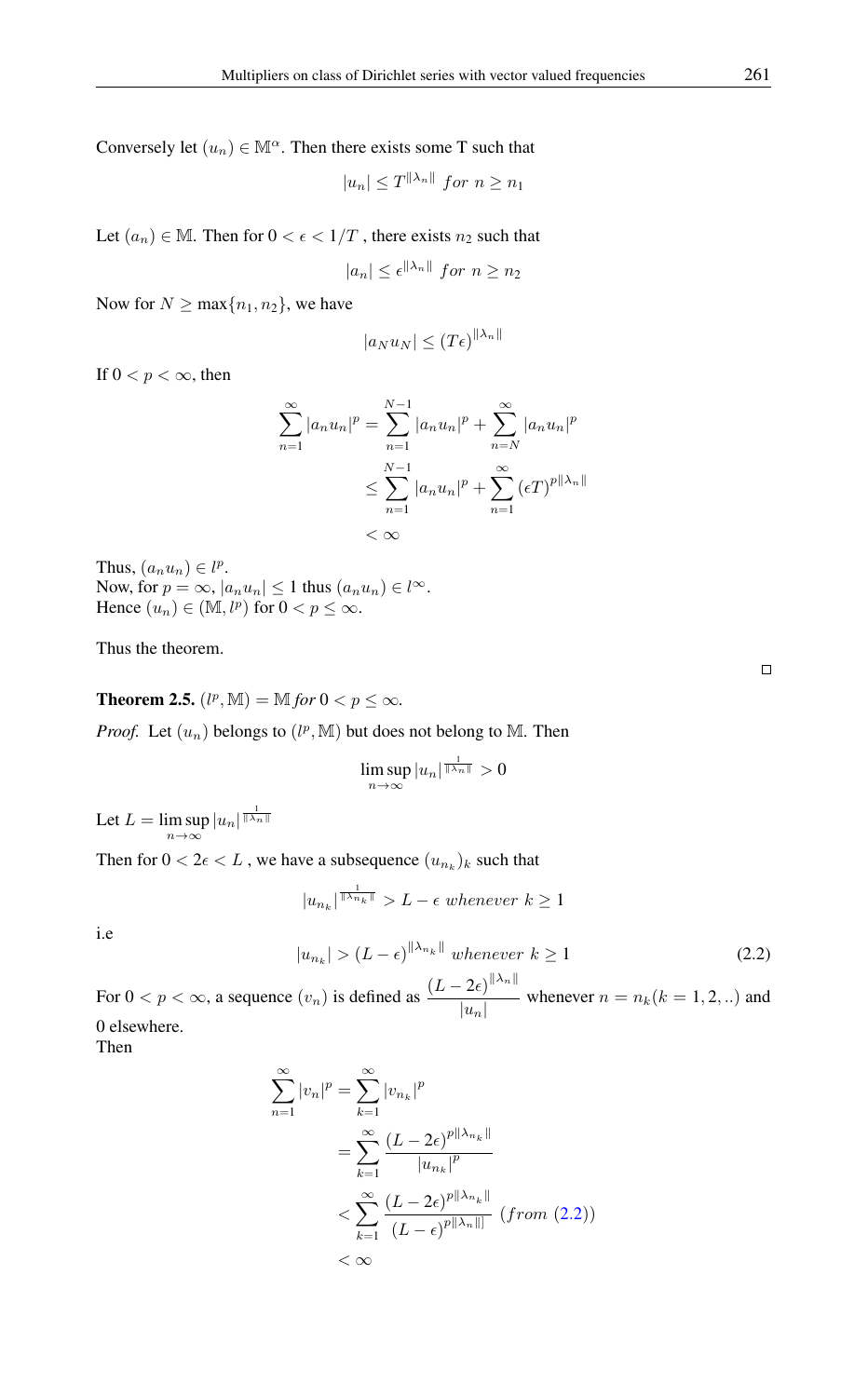Here,

$$
\limsup_{n \to \infty} |v_n u_n|^{\frac{1}{\|\lambda_n\|}} = \lim_{k \to \infty} |v_{n_k} u_{n_k}|^{\frac{1}{\|\lambda_{n_k}\|}}
$$

$$
= L - 2\epsilon
$$

$$
> 0
$$

Thus  $(v_n) \in l^p$  but  $(v_n u_n)$  does not belong to M which is a contradiction.

Also for  $p = \infty$ , we define a sequence  $(w_n)$  as  $\frac{(L - 2\epsilon)^{||\lambda_n||}}{||w||}$  $\frac{2c}{|u_n|}$  when  $n = n_k(k = 1, 2, ...)$  and 0 elsewhere.

Clearly  $(w_n) \in l^{\infty}$  as  $|w_n| \leq 1 \forall n > 1$ . Here

$$
\limsup_{n \to \infty} |w_n u_n|^{\frac{1}{\|\lambda_n\|}} = \lim_{k \to \infty} |w_{n_k} u_{n_k}|^{\frac{1}{\|\lambda_{n_k}\|}}
$$

$$
= L - 2\epsilon
$$

$$
> 0
$$

We are here with sequence  $(w_nu_n)$  which does not belong to M but  $(w_n)$  belongs to  $l^{\infty}$  which is again a contradiction to the fact that  $(u_n) \in (l^p, M)$ . Hence  $(l^p, M) \subset M$  for  $0 < p \leq \infty$ .

Conversely let  $(u_n) \in \mathbb{M}$ . Then

$$
\limsup_{n\to\infty} |u_n|^{\frac{1}{\|\lambda_n\|}} = 0
$$

Let  $(r_n) \in l^p(0 < p \leq \infty)$  be an arbitrary sequence. Then there exists some B such that

$$
|r_n| \le B \ \forall \ n \ge 1.
$$

Here

$$
\limsup_{n\to\infty} |u_n r_n|^{\frac{1}{\|\lambda_n\|}} = \limsup_{n\to\infty} |u_n|^{\frac{1}{\|\lambda_n\|}} |r_n|^{\frac{1}{\|\lambda_n\|}} = 0.
$$

Thus  $(u_n r_n) \in \mathbb{M}$ . Hence for  $0 < p \leq \infty$ ,  $\mathbb{M} \subset (l^p, \mathbb{M})$ . Thus the theorem.

#### <span id="page-6-0"></span>References

- <span id="page-6-4"></span>[1] Akanksha and Srivastava, G.S., *Mulitpliers on spaces of entire vector valued Dirichlet series*, Journal of Classical Analysis, 4(1)(2014), 89-95.
- <span id="page-6-2"></span>[2] Kamthan, P.K., *FK-space for entire Dirichlet functions*, Collect Math., 20(1969), 271 - 280.
- <span id="page-6-5"></span>[3] Khoi, L.H., *Coefficient Mutipliers for some classes of Dirichlet Series in several Complex Variables*, Acta Mathematica Vietnamica, 24(2)(1999), 169-182.
- <span id="page-6-6"></span>[4] Kumar, N. and Manocha, G., *Certain results on a class of Entire functions represented by Dirichlet series having complex frequencies*, Acta Universitatis Matthiae Belii, series Mathematics, 23(2015), 95–100.
- <span id="page-6-3"></span>[5] Kumar, N. and Manocha, G., *On a class of entire functions represented by Dirichlet series*, Journal of the Egyptian Mathematical Society, 21(2013), 21-24.
- <span id="page-6-1"></span>[6] Mandelbrojt, S., *Dirichlet Series: Principles and Methods*, D. Riedel Pub. Co., Dordrecht, Holland, 1972.

 $\Box$